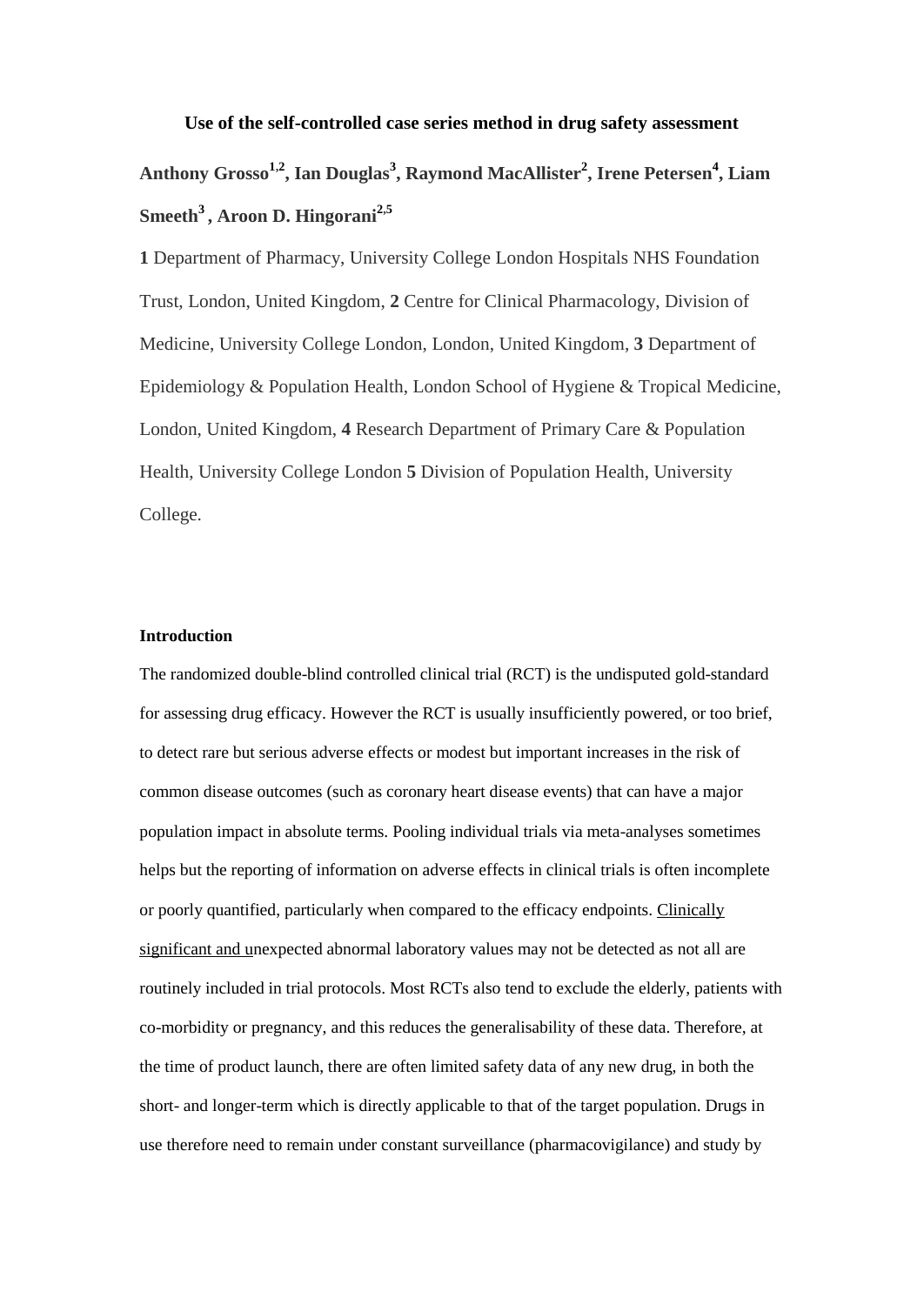observation (pharmacoepidemiology) Pharmacovigilance systems identify safety signals (signal detection) and thus serve to generate hypothesis. Pharmacoepidemiology tests such hypothesis (signal validation) and quantifies the risk. Both pharmacovigilance and pharmacoepidemiology have limitations, are complementary and only partially overlap.

#### **What is the problem?**

Current pharmacovigilance systems rely heavily on spontaneous case reports. Although there have been some notable successes, this system has deficiencies. First, the onus on reporting is placed on patients (in some countries only such as the US and UK) and on already busy health professionals so under-reporting is likely. Several studies have shown that some adverse effects are more likely to be under-reported for a variety of other reasons.**<sup>1</sup>** Second, the system is better placed to detect rare and unusual adverse effects (such as tendon rupture from ciprofloxacin), than for the detection of modest increases in the risk of more common clinical outcomes already prevalent in the patient groups being treated (such as myocardial infarction in patients with diabetes and obesity receiving new therapies for these conditions). Third, such case reports lack appropriate denominator information and therefore cannot be effectively used to estimate the likely incidence. Fourth, analysis of spontaneous reporting may be influenced by external factors such as media interest or safety alerts (notoriety bias). Fifth, there is also the requirement for the reporter to make a [possible] link between the drug and an event

Concerns about possible adverse effects often prompt cohort studies where the risk of the suspected adverse effect is compared among those exposed and unexposed to the drug in question. These can be effective, but this design is limited by the non-randomized exposure to the drug so that exposed and unexposed groups can differ systematically in the risk of the adverse effect in question. These systematic differences can confound interpretation of the causal relationship between [drug] exposure and [adverse] outcome which can be both difficult to measure and/or control for. One potentially important source of confounding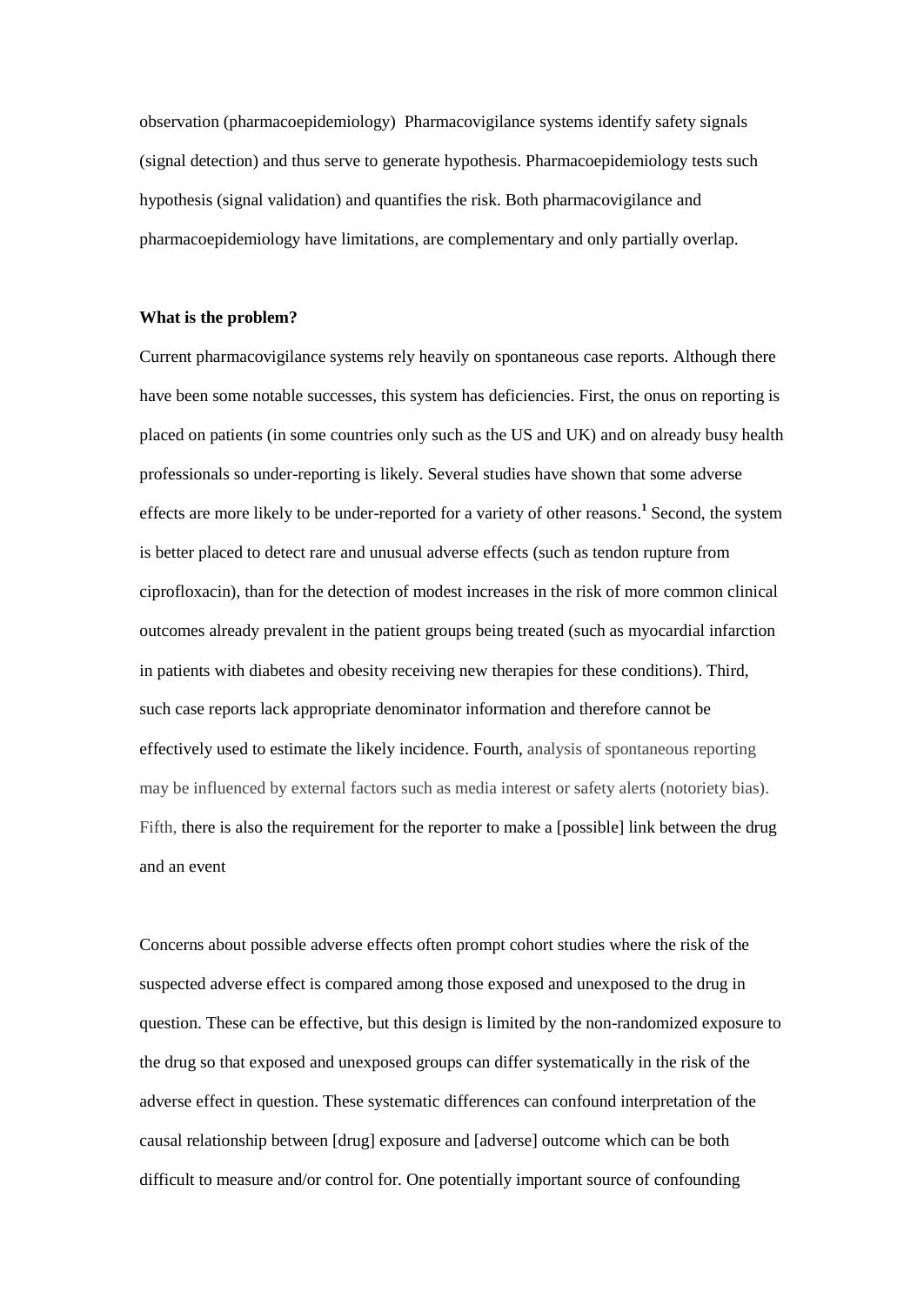relates to the decision to prescribe a new drug or not (confounding by indication). If, for example, the adverse effect is already suspected, doctors may be less likely to prescribe the drug in question to those at higher risk and a cohort study may thus bias the estimate of the risk of the adverse effect towards the null. Alternatively, a drug could be [incorrectly] considered to be safer and clinicians may be more likely to select higher risk patients for treatment which would thus inflate the overall risk estimate. Case-control studies are another alternative where the exposure status is compared in patients with the outcome of interest versus patients without. The case-control approach is more effective at identifying relatively newly suspected adverse effects when the adverse effect being studied is otherwise rare in the group being treated (such as phocomelia from thalidomide exposure). Case-control studies are relatively rapid and inexpensive to conduct as compared to cohort studies, however, also suffer from recall bias and face difficulties in selection of appropriate controls.

#### **Can some of these limitations be overcome?**

Is there an alternative way of reliably evaluating modest increases in the risk of common adverse effects using routinely collected clinical data? The self-controlled case series method developed by Farrington<sup>2</sup> and described by Whitaker<sup>3</sup> was designed to assess the association between a time-varying exposure and an outcome event and was originally applied to adverse effects of vaccines. More recently, we have applied this method to the investigation of drug safety using information on drug prescription and clinical diagnoses from the UK General Practice Research Database (GPRD);<sup>4-6</sup> although other sources capturing clinical and exposure data can be used (e.g. The Health Improvement Network [THIN] or health insurance databases). Figure 1 provides a pictorial representation of the self-controlled case series safety analysis of drugs. Briefly, the method involves comparison of events occurring in pre-defined intervals during exposure relative to all other observed time [baseline period] for a sampled individual.

This method is advantageous as it only requires assessment of cases and it eliminates fixed confounders as the comparisons are intra-person. This technique will thus remove variation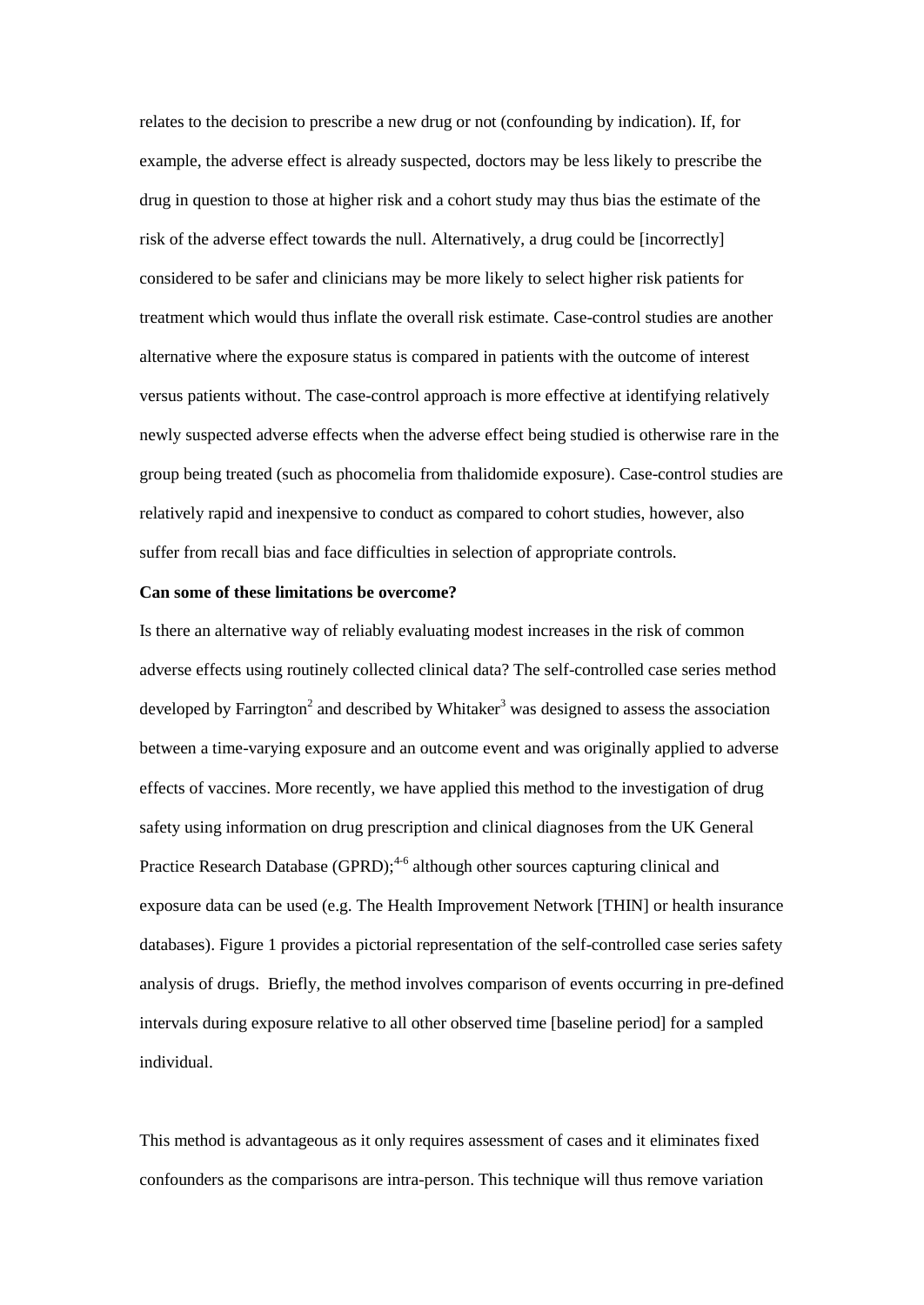between individuals in risk factors for the disease outcome of interest. Hence, fixed confounders (e.g. gender, socioeconomic class) are implicitly controlled for which overcomes many of the issues encountered with traditional inter-person designs. Age or temporal variation can also be accounted for and under certain circumstances it retains high relative efficiency.<sup>7</sup>

The single most important limitation of the self-controlled case-series method is the requirement that events do not affect subsequent exposures;<sup>8</sup> this limits the utility of the method in assessing already well-known adverse effects Confounding can also occur with factors that change within an individual over time and which are independently associated with both exposure and outcome. Such time-varying confounders could considerably bias a self-controlled case-series analysis and would need to be identified and factored into any study design. For example, the decision to prescribe inhaled anti-cholinergics may be associated with periods of chronic obstructive pulmonary disease exacerbation, and such periods may be independently associated with an increased risk of the outcome under investigation (e.g. stroke). Recognition of potential time-varying confounders and sensitivity analysis excluding individuals in whom this is a possibility is integral to the approach. Another potential source of bias is death due to the adverse effect ending an observation earlier than it would have otherwise; as the self-controlled case-series method requires the assumption that the occurrence of an event does not censor, or affect, the observation period.<sup>8</sup> Such bias is difficult to quantify and could be in either direction. Also as timing is crucial in a self-controlled case-series evaluation one has to pay particular attention to any factor that may introduce error; this makes studies of late-onset effects more difficult. In addition, this method is not easily amenable to a significant proportion of chronic therapies, such as those requiring lifelong administration without change or interruption e.g. subcutaneous insulin in Type I diabetes. In addition, the method will only work when the event risk is small over the observation period.<sup>3</sup> Moreover, the method requires variability in the time [or age] of the event.<sup>8</sup> The self-controlled case-series technique is also only able to provide an estimate of the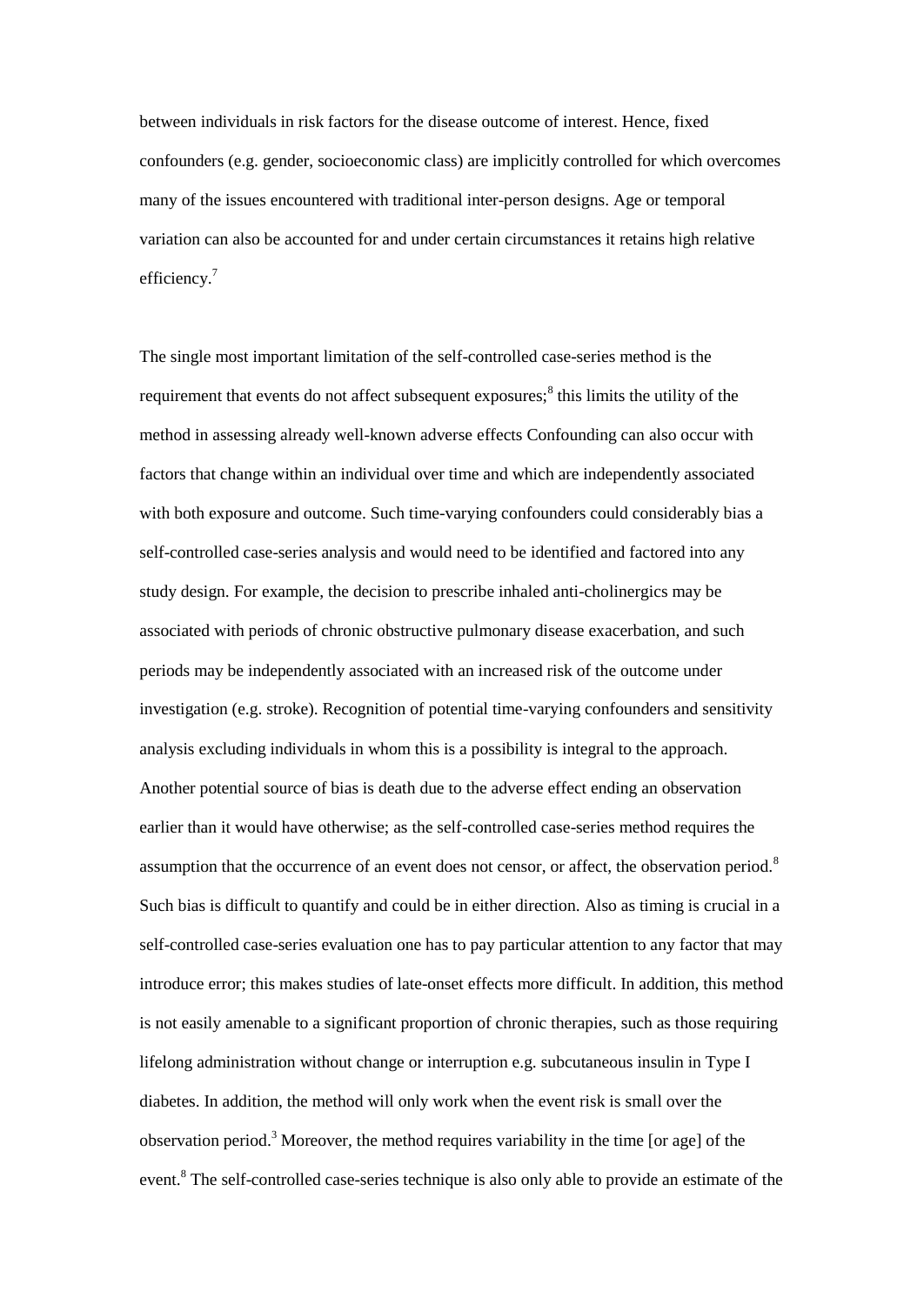relative, and not more clinically relevant, absolute incidence [though external measures could be used and the self-controlled case-series generated rate ratio applied].

#### **What is the future?**

Improvements to post-marketing drug safety assessment are already occurring through innovations and advances in data mining, signal detection and signal validation methodology. Moreover other electronic monitoring systems are increasingly being combined with other electronic database sources which allow for further large-scale drug safety monitoring. An example is the EU-ADR computerized system which has recently being developed for signal detection that exploits clinical data across Europe. Researchers then apply a variety of text mining, epidemiological and computational techniques.

Interpretation of results from different methods for evaluation of drug safety should not be viewed in isolation because each approach is complementary as each method has differing aims, strengths and weaknesses. Indeed, clearer insight may be gained by comparing, where possible, the results from each type of analysis using principles recently outlined for understanding the causal relevance of biomarkers for disease risk.<sup>9</sup> Importantly, the efficiency and versatility of the self-controlled case-series method suggest that [when correctly applied and conducted] this technique could develop as an important adjunct in drug safety assessment.

Post-marketing observational studies currently remain unregistered and can be analysed in myriad ways.<sup>10</sup> Indeed, there is no way of knowing how many analyses are attempted before a particular result is reported Although regulatory authorities have increasingly required commitments to conduct post-marketing studies as a condition of approval, many of these commitments remain unmet.<sup>11</sup> Most new drugs will subsequently require safety labelling changes as experience grows and new information emerges. For example, one in ten drugs are ultimately withdrawn or become retrospectively subject to warnings about serious or life-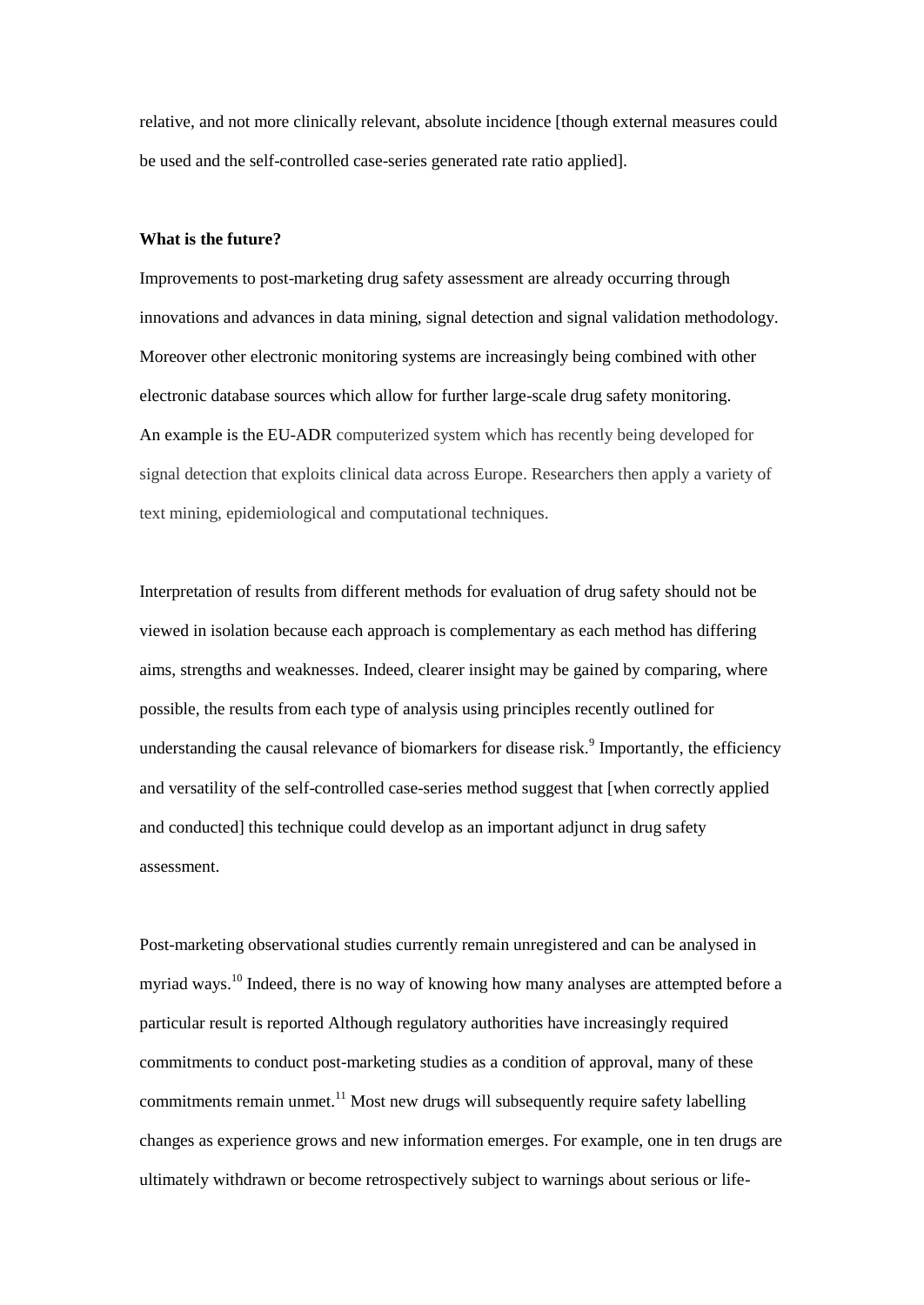threatening adverse effects.<sup>12</sup> We believe the evidence used in making these decisions could be further improved; a recent report showed most decisions to remove a drug from the market are based on data from animal studies and spontaneous reports rather than formal clinical studies.<sup>13</sup> However as most pharmacoepidemiological studies require time, rescource and expertise, they may not always be considered necessary when the risk is considered high and safer alternatives are readily available. Utilisation of controlled case-only techniques (such as the self-controlled case series method) may facilitate an increase in the number of analyses that can be undertaken independently of the drug manufacturers. Finally, we also suggest that studies in relation to drug assessment should now all be registered in the same way as clinical trials.

## References

- (1) Lopez-Gonzalez E, Herdeiro MT, Figueiras A. Determinants of underreporting of adverse drug reactions: a systematic review. *Drug Saf* 2009; 32(1):19-31.
- (2) Farrington P, Pugh S, Colville A, Flower A, Nash J, Morgan-Capner P et al. A new method for active surveillance of adverse events from diphtheria/tetanus/pertussis and measles/mumps/rubella vaccines. *Lancet* 1995; 345(8949):567-569.
- (3) Whitaker HJ, Hocine MN, Farrington CP. The methodology of self-controlled case series studies. *Stat Methods Med Res* 2009; 18(1):7-26.
- (4) Grosso A, Douglas I, Hingorani AD, MacAllister R, Hubbard R, Smeeth L. Inhaled tiotropium bromide and risk of stroke. *Br J Clin Pharmacol* 2009; 68(5):731-736.
- (5) Grosso A, Douglas I, Hingorani A, MacAllister R, Smeeth L. Oral bisphosphonates and risk of atrial fibrillation and flutter in women: a selfcontrolled case-series safety analysis. *PLoS One* 2009; 4(3):e4720.
- (6) Grosso A, Douglas I, Hingorani A, MacAllister R, Smeeth L. Post-marketing assessment of the safety of strontium ranelate; a novel case-only approach to the early detection of adverse drug reactions. *Br J Clin Pharmacol* 2008; 66(5):689-694.
- (7) Farrington CP, Nash J, Miller E. Case series analysis of adverse reactions to vaccines: a comparative evaluation. *Am J Epidemiol* 1996; 143(11):1165-1173.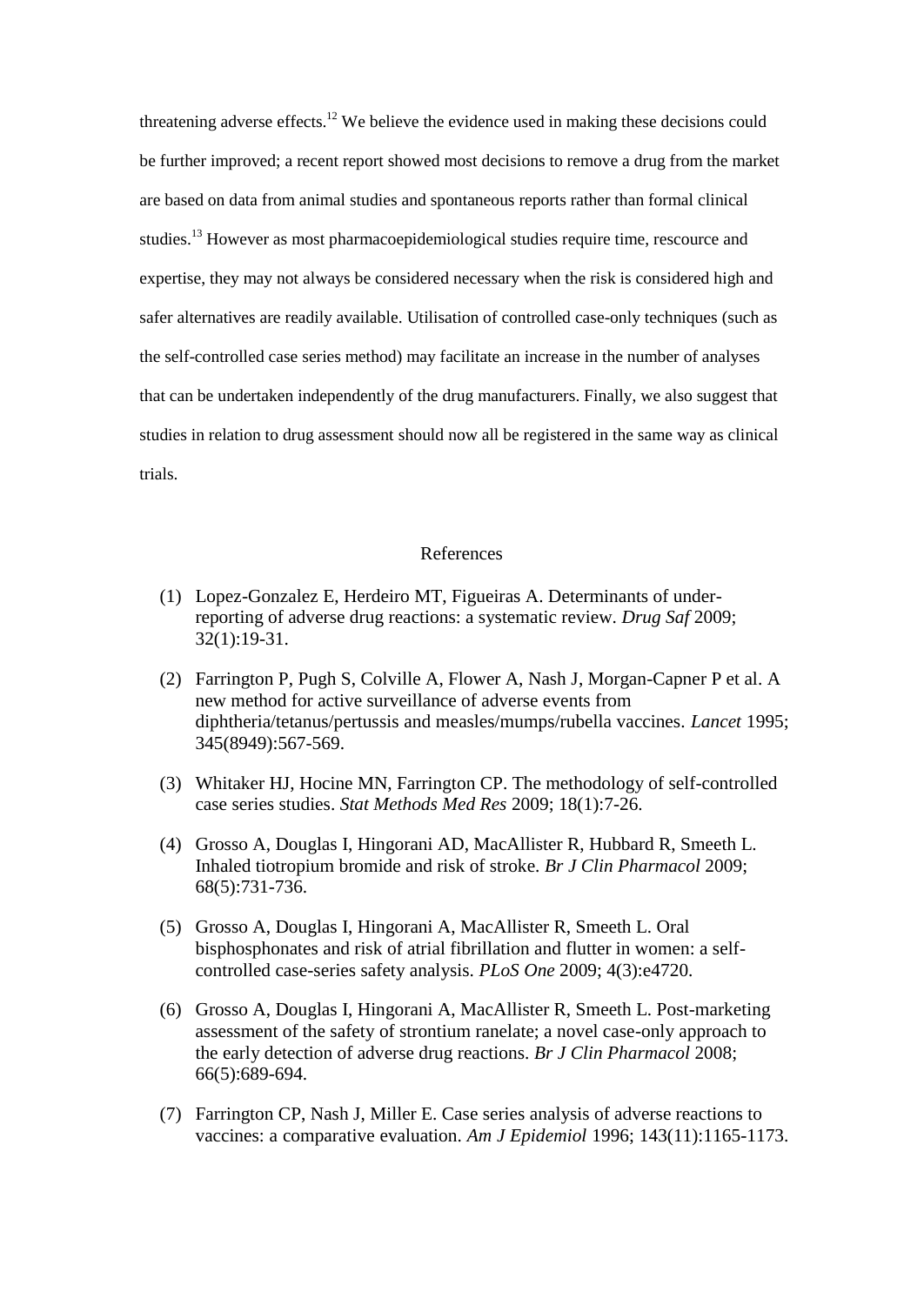- (8) Whitaker H, Farrington CP, Spiessens B, Musonda P. Tutorial in biostatistics: the self-controlled case series method. *Stat Med* 2006; 25(10):1768-1797.
- (9) Henriksson M, Palmer S, Chen R, Damant J, Fitzpatrick NK, Abrams K et al. Assessing the cost effectiveness of using prognostic biomarkers with decision models: case study in prioritising patients waiting for coronary artery surgery. *BMJ* 2010; 340:b5606.
- (10) Avorn J. In Defense of Pharmacoepidemiology -- Embracing the Yin and Yang of Drug Research. *N Engl J Med* 2007; 357(22):2219-2221.
- (11) Kazi D. Rosiglitazone and implications for pharmacovigilance. *BMJ* 2007; 334(7606):1233-1234.
- (12) Almenoff JS, Pattishall EN, Gibbs TG, DuMouchel W, Evans SJ, Yuen N. Novel statistical tools for monitoring the safety of marketed drugs. *Clin Pharmacol Ther* 2007; 82(2):157-166.
- (13) Clarke A, Deeks JJ, Shakir SA. An assessment of the publicly disseminated evidence of safety used in decisions to withdraw medicinal products from the UK and US markets. *Drug Saf* 2006; 29(2):175-181.